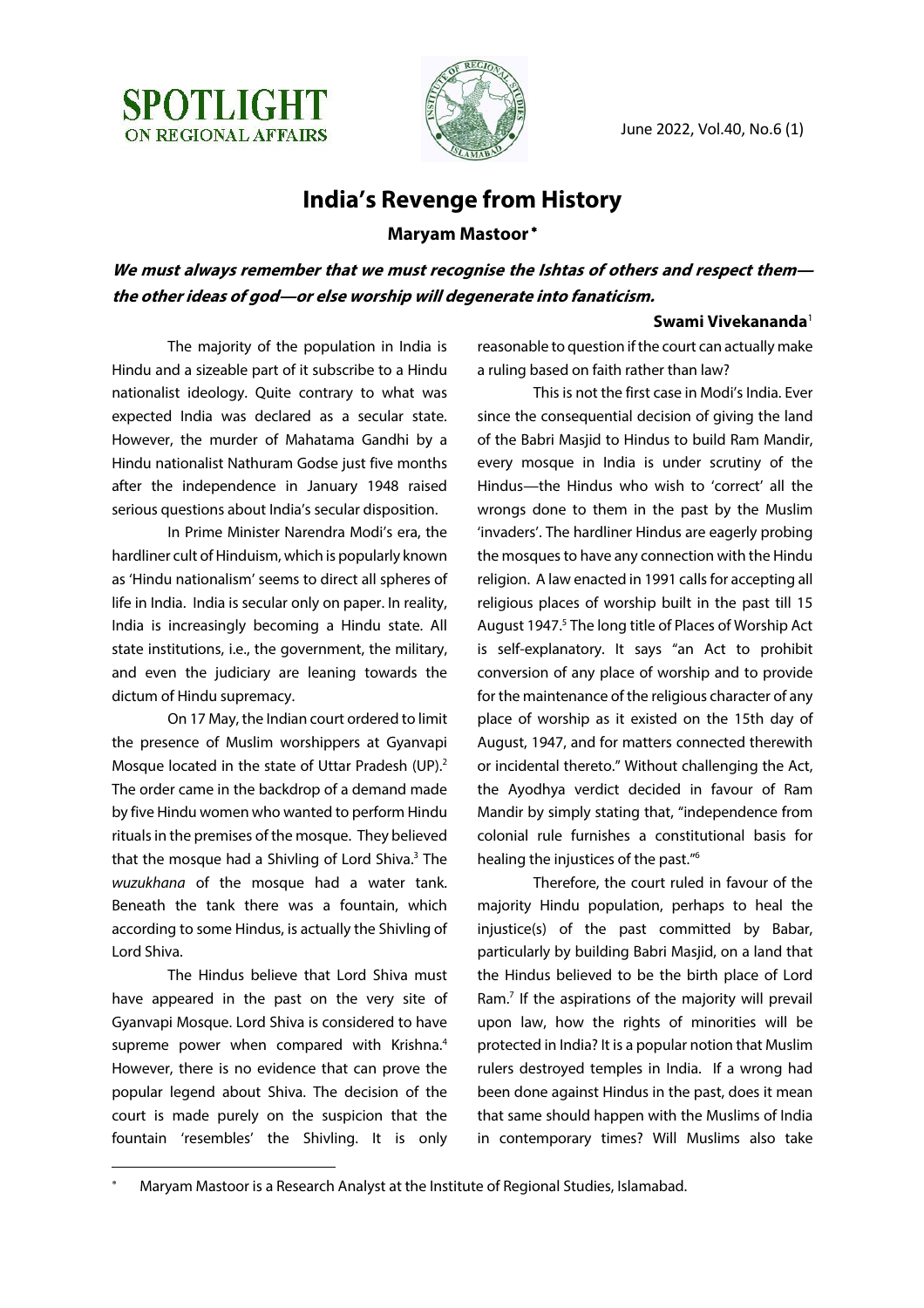## **SPOTLIGHT ON REGIONAL AFFAIRS**



June 2022, Vol.40, No.6 (1)

revenge from history when they might rule India? For how long this vicious cycle would continue? Logic fails to support the argument of 'healing injustice of the past.'

When Ayodhya verdict was due, the Hindutva hardliners used to chant the slogan, "*Ayodhya toh bas jhaanki hai, Kashi Mathura baaki hai* (Ayodhya is just a preview, Kashi and Mathura are yet to come)."8 Gyanvapi Mosque is adjacent to the Kashi Temple. If the trend of finding Hindu connection with the mosques in India will continue, the day is not far when Muslims will not have any place of worship left.

In the city of Mathura, a Shahi Eidgah Mosque is also facing litigation on the basis of a belief. On 19 May 2022, the District Court of Mathura declared the plea made by Shri Krishna Janambhoomi Trust and other private parties for acquiring land of Shahi Eidgah Mosque, maintainable. <sup>9</sup> The Shahi Eidgah Mosque is allegedly built on the birthplace of deity Krishna.<sup>10</sup> This again is happening in UP. Around 11 cases have been filed for acquiring the land of Shahi Eidgah.

A religiously motivated demand is in the air to rename Lucknow, i.e., the capital of UP. There is a popular belief in India that Lucknow has a connection with the brother of Lord Ram, Laxman.11 Therefore, the Government of India is set to build 151 foot statue of Lord Laxman near Teele wali Mosque in Lucknow.12 Here another conflict is in the hatching. It is believed that there is a mound of Laxman at the site of Teele wali Mosque. Therefore, the hardliner Hindus wish to search the premises of the mosque which is allegedly built on that mound.<sup>13</sup>

A group of Hindus were also sceptical of Taj Mahal which is one of the architectural wonders, that reflects the rich and diverse Indian heritage and adds to India's historical identity. The hardliner Hindu outfits believed that in the 22 locked rooms of Taj Mahal, there are Hindu idols and that it was actually a Lord Shiva Temple, '*Tejo Mahalaya*' and filed a plea to open those 22 rooms.<sup>14</sup> On 12 May, 2022 Allahabad High Court rejected the plea.<sup>15</sup>

Recently, the Archaeology Department of India released the pictures of Taj Mahal, claiming that no Hindu idols were found at the site.<sup>16</sup>

In Maharashtra, the role of the mosque in lives of Muslims is also being questioned. Raj Thackeray, a regional leader demanded that Muslims should keep the voice of their speakers in the mosques within limits when they use them for Azan.<sup>17</sup> Otherwise, Hindus will gather around the mosque and chant Hindu prayers near the premises. Some 900 mosques have accepted the demand.<sup>18</sup>

In Uttar Pradesh also, the mosques have been directed to remove loud speakers that were used for Azan. The Chief Minister of the State, Yogi Adityanath proudly announced while mentioning the removal of loud speakers that "You must have seen how we got rid of unnecessary noise."<sup>19</sup>

Muslims are not only directed to remove loud speakers from the mosques but they are also prohibited to offer prayers in the open. In Haryana, the Chief Minister declared last year that outdoor prayers in Gurgoan "will not be tolerated". Gurgoan has 15 mosques for around 500,000 Muslims in the city.20 The authorities have also rejected the demands made by Muslims in the city to build new mosques while construction of new temples continues unopposed.21

It is also ironic to note that what Muslims eat is also being targeted by the hardliner Hindus. Muslims eat beef, especially on the occasion of Eid. This religious ritual is in sheer contradiction with the religious belief of Hindus. Hindus worship cows. In Hinduism slaughter/sacrifice of a cow is a serious offence. It falls in the category of *Upa-pakata* (Venial sins). <sup>22</sup> In sacred books of Hinduism there are four kinds of sins, i.e., *Ati-pakata* (sins beyond classification), *Maha-pakata* (great sins), *Anu-pakata* (Minor sins which are equivalent to mortal sins), and *Upa pakata* (venial sins).<sup>23</sup>

If a cow or ox dies, "there are Sastric penances, but there is also a popular penance, which is to go from door to door with a rope around the neck and grass in the mouth, beg for food by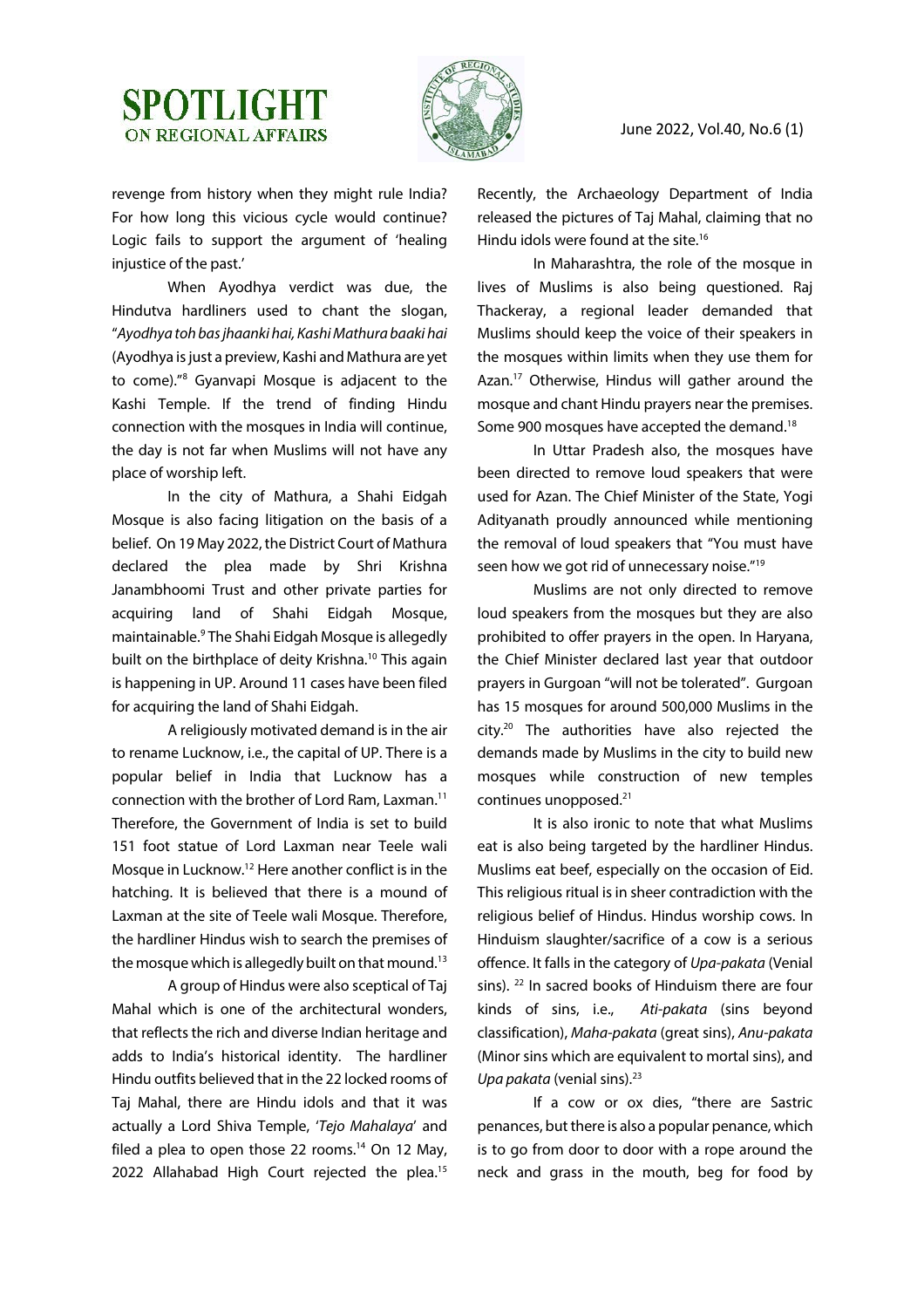# **SPOTLIGHT ON REGIONAL AFFAIRS**



June 2022, Vol.40, No.6 (1)

bellowing, and eat only the grains so obtained."<sup>24</sup> Hinduism calls killing of a cow a sin, while Muslims slaughter a cow on a religious festival.

Probably, this was the reason that Muhammad Ali Jinnah, the founder of Pakistan reached the conclusion that Muslims and Hindus cannot live together. In a recently published article Tavleen Singh, while commenting on the row over Gyanvapi Mosque clearly wrote: "The message to Muslims who chose India over Pakistan in 1947 is that they made a bad choice. They must now learn to accept that although they chose to remain Indian, they should now learn to live in India as lesser citizens."25

The hardliner Hindus are hitting upon all symbols of Muslim identity from what they eat, to what they wear and where they pray. In short, they are targeting the Muslim *soul*. It is scarred, caged, and is in fear. The identity of Muslims which is unfortunately, inseparable from them, is being brutally besieged by the hardliner Hindus in India.

India's drift towards radicalisation had been there since the beginning, it has only become more explicit in the age of modern technology. However, the pace of this radicalisation process has become faster under the leadership of Prime Minister Modi. India is becoming a cage for 213 million Muslims based in the country. The day is not far when Indian Muslims will be left with no choice but to give up everything that distinguishes them as a Muslim.

### **Notes and References**

- <sup>1</sup> Swami Vivekananda, "The bell-eared demon': When Swami Vivekananda warned how worship could become fanaticism," *Scroll.in*, 20 May 2022, https://scroll.in/article/1024241/the-bell-eared-demon-whenswami-vivekananda-warned-how-worship-could-become-fanaticism.
- <sup>2</sup> "Indian court limits Muslim gatherings at mosque after Hindu relics found, says lawyer," *Reuters,* 16 May 2022, https://www.reuters.com/world/india/indian-court-prohibits-large-religious-gathering-mosqueafter-hindu-idols-found-2022-05-16/.
- <sup>3</sup> Kumar Abhishek, "Shivling or fountain in Gyanvapi mosque? Here's what IIT-BHU experts say," *Indian Express*, 18 May 2022, https://www.indiatoday.in/india/story/shivling-or-fountain-gyanvapi-mosqueexperts-say-1951145-2022-05-18.
- <sup>4</sup> Nirad C. Chaudhary, *Hinduism* (New Delhi: B.I Publications, 1979), 89.
- <sup>5</sup> Ananthakrishnan G., "Explained: What is the Places of Worship Act, and what are its provisions*?*," *Indian Express*, 17 May 2022, https://indianexpress.com/article/explained/explained-places-of-worship-act-7920852/.
- <sup>6</sup> Ibid.
- <sup>7</sup> Biswas Soutik, "Ayodhya verdict: Indian top court gives holy site to Hindus," *BBC,* 9 November 2019, https://www.bbc.com/news/world-asia-india-50053301.
- <sup>8</sup> Teesta Setalvad, "Kashi-Mathura Baaqi Hain': Why the Ayodhya Verdict Won't Offer Any Respite from Saffron Hatred," *The Wire*, 20 October 2019, https://thewire.in/communalism/kashi-mathura-baaki-hainwhy-the-ayodhya-verdict-wont-offer-any-respite-from-saffron-hatred.
- 9 Ashutosh Mishra and Nalini Sharma, "Krishna Janmabhoomi case: UP court allows plea seeking removal of mosque to be filed," *India Today*, 19 May 2022, https://www.indiatoday.in/india/story/krishnajanmabhoomi-case-mathura-court-plea-lawsuit-removal-mosque-1951376-2022-05-19.
- <sup>10</sup> "Mathura Masjid case: 8 UP districts on high alert as petition to halt namaaz in Shahi-Eidgah filed," *Zee Media Bureau*, 19 May 2022, https://zeenews.india.com/india/mathura-masjid-case-8-up-districts-onhigh-alert-as-petition-to-halt-namaaz-in-shahi-eidgah-filed-2465139.html.
- <sup>11</sup> "Maulshree Seth, Explained: Lucknow's Laxman connection, and a large mosque built in the reign of Aurangzeb," *Indian Express*, 19 May 2022, https://indianexpress.com/article/explained/explained-originmyth-and-history-of-the-name-of-lucknow-the-city-of-laxman-7924624/.